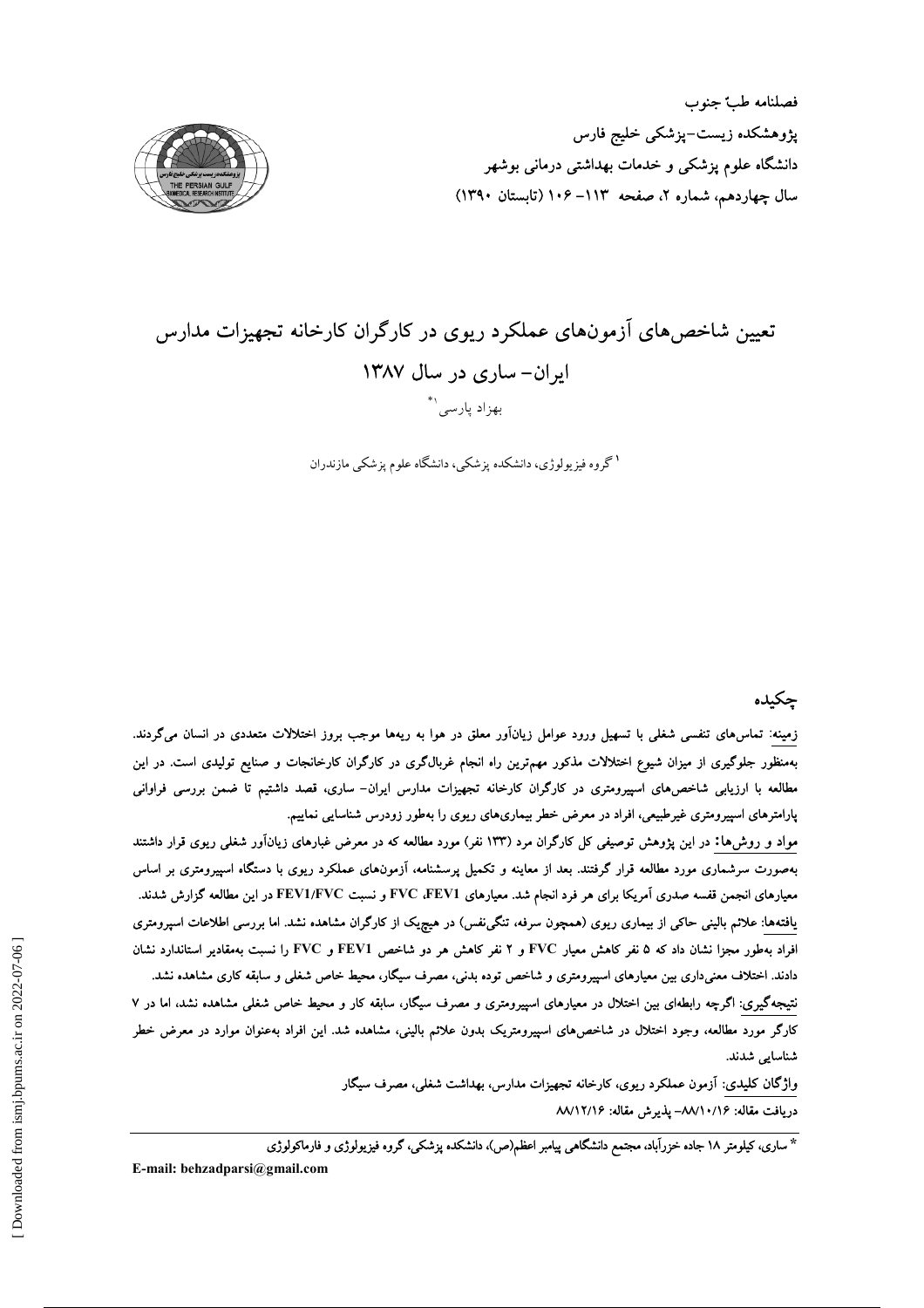بیماریهای متعددی قرار دهد. بیماریهای ریوی ناشی از کار در اثر گرد و غبار گازها و بخارهای سمی و سایر ترکیبات که در اکثر صنایع بزرگ و کوچک وجود دارند، حادث می شوند. انجام أزمونهای عملکردی ریه با روش اسپیرومتری قادر است اختلال عملکرد ریه را قبل از بروز علائم باليني پايدار نظير سرفه، تنگي نفس، خلط، خس خس سینه و همویتزی و درد قفسه سینه، مشخص نماید. به اینترتیب امکان شناسایی زودرس اختلالات ریوی را ممکن می سازد (۱). در پژوهشی در دانشگاه آریزونا، اعتبار ابزار اسپیرومتری روی ۱۸۰۰۰ فرد بالغ مورد بررسی قرار گرفت. نتیجه این مطالعه آزمونهای اسپیرومتری را بهعنوان یک روش اپیدمیولوژیک معتبر و مناسب جهت غربالگری ريوي شغلي معرفي كرد (۵). لذا پارامترهاي اسپیرومتری در مطالعات مختلفی برای بررسی عملکرد ریوی در افرادی که در معرض غبارهای زیانبار ریوی قرار داشتند، مورد استفاده قرار گرفته است. استفاده از پارامترهای اسپیرومتری در کارگران تعميرگاه اتومبيل (٤)، كارخانه توليد سيمان (٧)، کارخانه نساجی (۸ و ۹)، کارخانه تولید .P.V.C (۱۰)، كارخانه آجرنسوز (۱۱)، كارخانه آرد (۱۲)، كارخانه توليد لوازم الكترونيك (١٣)، واحد توليدي یشم (۱۴)، کارخانه فراوری چرم (۱۵) کارگاههای مبل سازی (۱۶) و جوشکاری (۱۷ و ۱۸) تاکنون گزارش شده است.

کارگران کارخانه تجهیزات مدارس ایران بهسبب کار با چوب، رنگ و انواع فلزات در معرض انواع غبارهای زیانبار ریوی که زمینهساز اختلالات مختلف

# استنشاق می توانند دستگاه تنفس انسان را در معرض

در قرن حاضر با توجه به پیشرفت تکنولوژی و استفاده از ابزار و مواد مختلف در صنایع، میزان شیوع بیماریها و عوارض ناشی از کار بهنحو چشمگیری افزایش یافته است. مشکلات ناشی از افزایش تراکم جمعیت، آلودگی هوا و اشتغال در محیطهای کاری نامناسب و تأثير آلايندههاي صنعتي بر سلامت کارگران و افراد جامعه بهجزئی انکارناپذیر از زندگی مردم تبدیل شده است. بهطوری که بر اساس گزارش سازمان بين المللي كار سالانه قريب به ١/٥ ميليون نفر بهخاطر آسیبهای شغلی در سراسر جهان جان خود را از دست می دهند که این میزان نزدیک به ۲ برابر مرگومیر ناشی از تصادفات جادهای و جنگها می باشد (۱ و ۲).

لازم بهذکر است که بیماریهای ناشی از کار حجم بالایی از بروز مشکلات جامعه را بهخود اختصاص داده و از دیدگاه دست اندرکاران طب کار بیماریهای مذکور بهعنوان یک فاکتور تهدیدکننده حیات کارگران تلقی میگردند، بهطوریکه کارگران همواره در مواجهه با عوامل زیانآور شغلی؛ فیزیکی، شیمیایی، بیولوژیک، ارگانومیک و روانی بوده و این عوامل که بهوضوح در محیط کار دیده می شوند، توأم با بیماریهای عمومی و شایع در جامعه از قبیل دیابت، هیپرلیپیدمی و موارد دیگر کارگران را در گروه هدف ویژه برنامهریزان بهداشت و در درمان هر کشور قرار داده است (٣ و ۴). در میان عوامل زیان آور یادشده عوامل زیان آوری که موجب اختلال در دستگاه تنفسی میشوند از شایعترین علت بیماریهای شغلبی میباشند.

زیرا تماسهای شغلی با تسهیل ورود أئروسلها و ذرات زیانآور معلق در هوای محیط کار از طریق

پارسی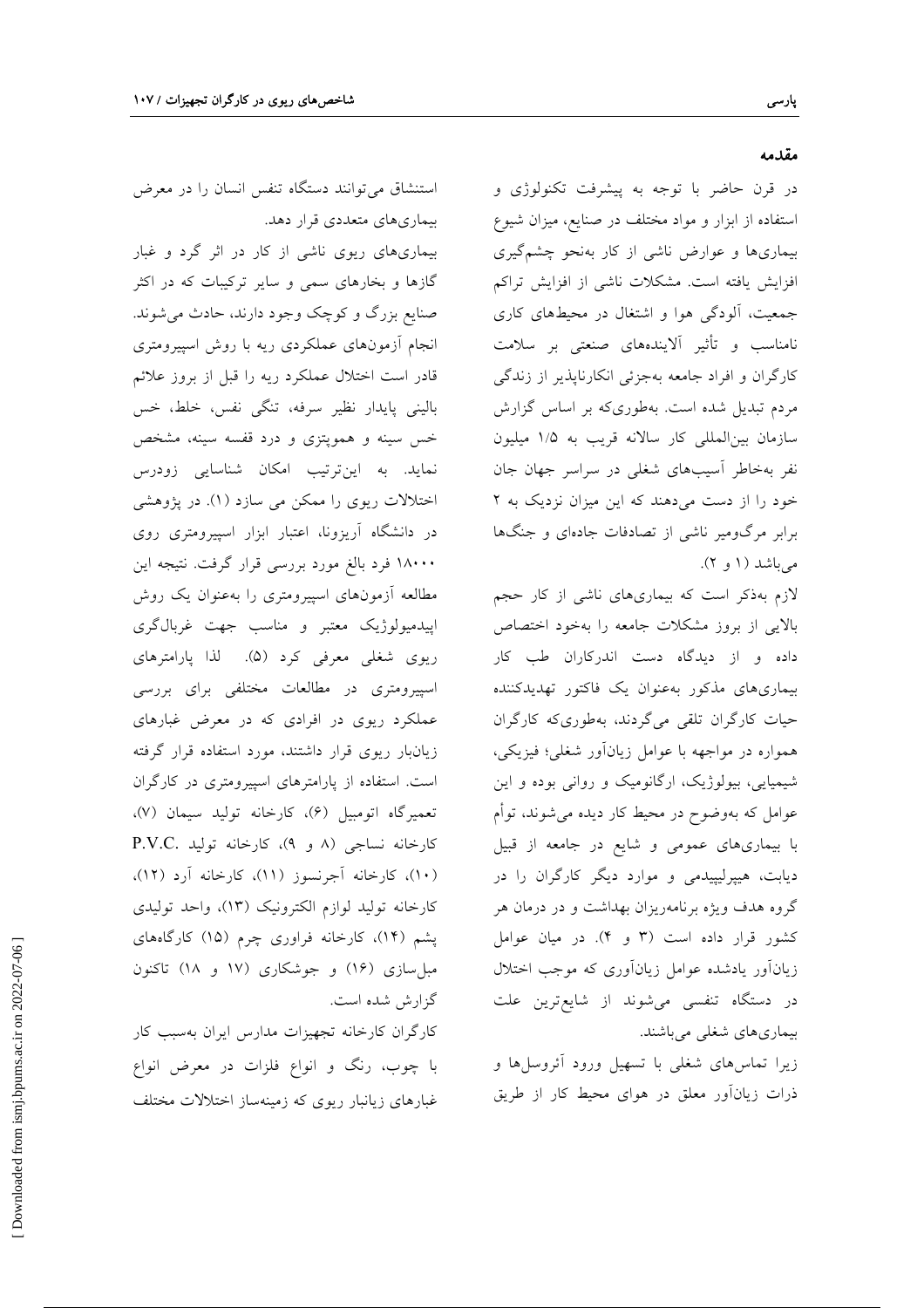ریوی هستند، قرار دارند. ما در این مطالعه بر آن شدیم تا با ارزیابی پارامترهای اسپیرومتری در این کارگران، ضمن بررسی فراوانی پارامترهای اسپیرومتری غیرطبیعی، افراد در معرض خطر بیماریهای ریوی را بهطور زودرس شناسایی نماییم.

مواد و روش کار

در این پژوهش توصیفی کلیه کارگران مرد (۱۳۳ نفر) کارخانه تجهیزات مدارس ایران در شهر ساری که در معرض غبارهای زیانآور شغلی ریوی قرار داشتند و در بخشهای درودگری، نقاشی چوب، نقاشی فلز، برش کاری، جوشکاری، تزریق پلاستیک، کابینتسازی و پرس کاری مشغول بهکار بودند، بهصورت سرشماری مورد مطالعه قرار گرفتند. علاوه بر تأیید یروتکل مطالعه توسط کمیته اخلاق دانشگاه علوم پزشکی مازندران، آزمودنیها نیز بعد از شنیدن توضیحات و تکمیل فرم رضایت در مطالعه شرکت داده شدند.

مشخصههای دموگرافیک (سن، قد و وزن)، سابقه شغلی، سابقه بیماری، سابقه مصرف سیگار، سابقه مصرف دارو و شکایتهای مرتبط با بیماریهای ریوی (تنگی نفس، سرفه، خسخس سینه و …) از طریق پرسش، ابزار مناسب (ترازو و متر) و معاینه توسط پزشک معاینه کننده، جمعأوری و ثبت می شد. سپس آزمونهای عملکرد ریوی با دستگاه اسپیرومتری Gigar ساخت كشور آلمان مدل NP78.577 بر اساس معیارهای انجمن قفسه صدری آمریکا (ATS)<sup>۱</sup>

برای هر فرد انجام شد. برای حذف عوامل مداخلهگر، آزمونها در ساعت مشخصی از روز (۱۰–۸ صبح)، در مکانی ثابت و در وضعیت نشسته انجام شد. هر فرد چندین مانور اسپیرومتری انجام میداد تا هنگامی که سه مانور قابل قبول ATS بهدست آید. سیس از میان سه آزمون قابل قبول، بزرگترین مقدار شاخصهای FEV1 "و تسبت FEV1/FVC با توجه به مشخصات هر فرد شامل قد، وزن، شاخص توده بدنبي (BMI)<sup>،</sup> و سن بهصورت درصد پیش بینی شده از میزان بهینه برای هر فرد انتخاب و گزارش شد. اگر چه دستگاه اسپیرومتری شاخصهای متعددی را محاسبه می کند، اما جهت جلوگیری از گزارش موارد مثبت کاذب، با ارزش ترین و پرکاربردترین معیارها يعنيFVC ، FEV1 و نسبت FEV1/FVC در اين مطالعه گزارش شده است (۵).

در تجزیه و تحلیل دادهها از روشهای آماری توصیفی استفاده شد و مقایسه گروهها توسط آزمون Student-t test انجام گرفت. (P<۰/۰۵) به عنوان اختلاف معنیدار در نظر گرفته شد. برنامه مورد استفاده در تجزیه و تحلیل دادهها نرمافزار SPSS (USA،Il،Chicago،SPSS Inc) نسخه ۹ بود.

#### بافتهها

پژوهش حاضر با هدف تعیین شاخصهای اسپیرومتریک بر روی ۱۳۳ نفر از کارگران مرد کارخانه تجهیزات مدارس ساری با میانگین سنی ۴/۵ ±۴۲/۸ سال انجام شده است.

<sup>&#</sup>x27;American Thoracic Society

<sup>&#</sup>x27;Forced Expiratory Volume in first second

Forced Vital Capacity <sup>*'*Body Mass Index</sup>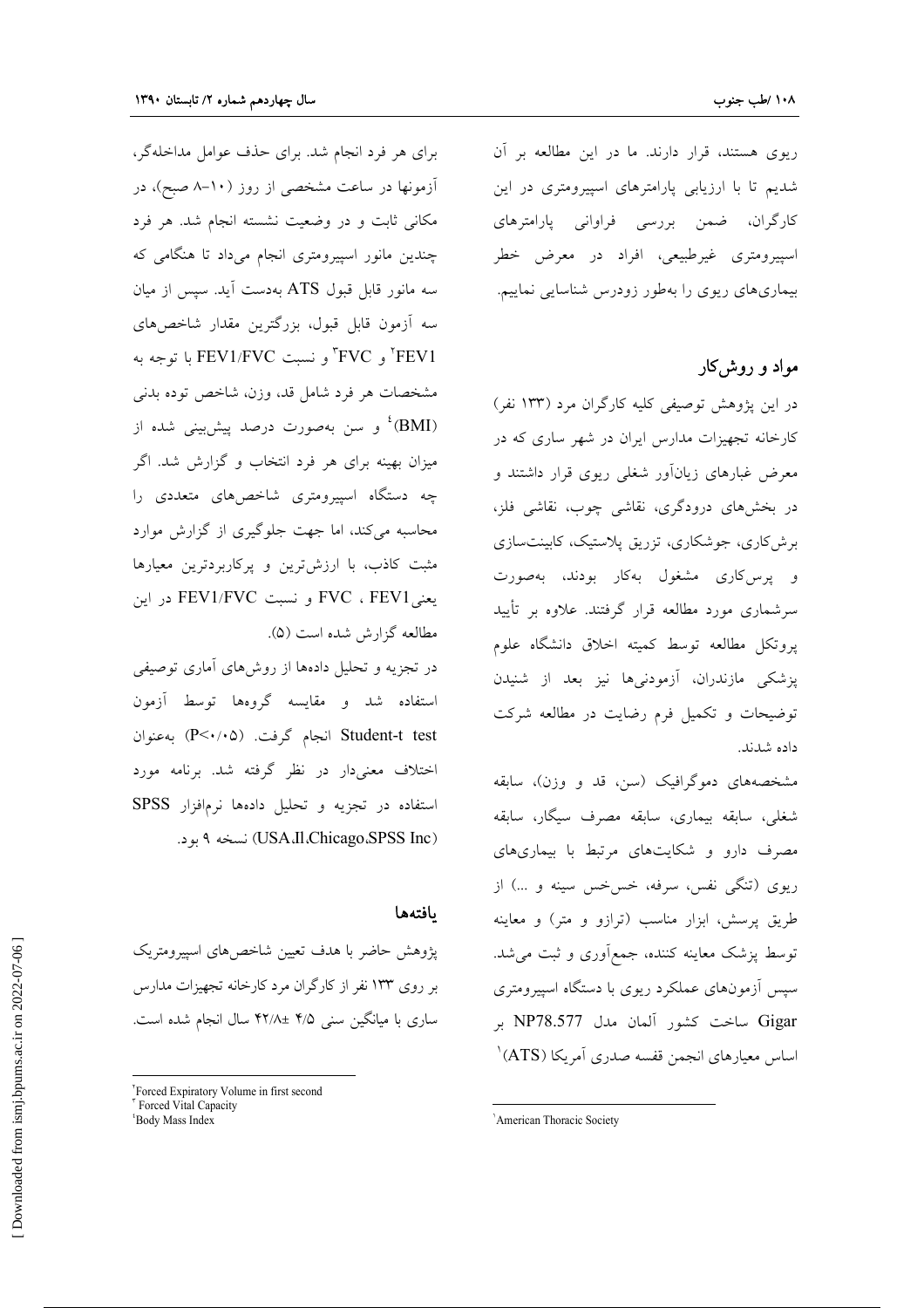میانگین سابقه کاری افراد مورد مطالعه ۵±۱۵/۷ سال و همگی باسواد بودند. میانگین شاخص توده بدنی کارگران ۲۶/۸±۳/۶ کیلوگرم بر مترمربع بود. مقادير FVC ،FEV1 و نسبت FEV1/FVC بهتفكيك طبقههای مختلف شاخص توده بدنی در جدول ۱ نشان داده شده است. معیارهای فوق در بین گروههای مختلف شاخص توده بدنی، اختلاف معنیداری از نظر

آماري نداشتند. معیارهایFVC ،FEV1 و نسبت FEV1/FVC در دو گروه سیگاری و غیرسیگاری در جدول ۲ نشان داده شده است. اختلاف مشاهده شده بین دو گروه فوق در مورد هیچ یک از شاخصها از نظر آماری معنیدار نبود. بهنظر میرسد کم بودن تعداد مورد بررسی در گروههای سیگاری بتواند اين يافته را توجيه نمايد.

#### جدول ۱) مقایسه مقادیر آزمونهای عملکرد ریوی در گروههای مختلف کارگران از نظر BMI

| مقادیر بهصورت (انحراف معیار±میانگین) |                                   |                         |                                   |             |             |
|--------------------------------------|-----------------------------------|-------------------------|-----------------------------------|-------------|-------------|
| FEV <sub>1</sub> /FVC(%)             | (ليتر) FVC                        | (ليتر) FEV <sub>1</sub> | درصد                              | تعداد (نفر) | BMI         |
| 90/1                                 | Y/YY                              | $Y \cdot Y$             | $\cdot/\Lambda$                   |             | < 19        |
| $9.79 \pm 7.9$                       | $Y/9$ $\pm$ 1/1                   | $Y/9$ ± /1/1            | $\mathsf{r}\mathsf{r}$ / $\wedge$ | ۴۵          | $19 - 70$   |
| $91/7 \pm 7/7$                       | $\Delta/\lambda$ $\pm$ $\cdot$ /9 | $Y/V \pm 1.4$           | YV/F                              | ۶۳          | $Y_0 - Y_1$ |
| $9.7\lambda \pm 0.09$                | $Y/9$ $\pm$ 1                     | $4/0 \pm 1/9$           | ۱۵                                | ٢٠          | $r - r_0$   |
| $94 \pm 19$                          | $\Delta/V \pm 1/Y$                | $\Delta/f \pm 1/T$      | ٣                                 | ۴           | $> r_0$     |

چنانچه مشاهده می شود نسبت FEV1/FVC با افزایش سابقه کاری کاهش می پابد اما این کاهش از نظر آماری معنیدار نبود. در ضمن از نظر معیارهای FEV1 و FVC اختلاف معنىدارى بين گروهها مشاهده نشد.

علی رغم عدم مشاهده علائم بالینی حاکی از بیماری ریوی در كارگران، بررسي اطلاعات اسيرومتري افراد بهطور مجزا نشان داد که ۵ نفر کاهش معیار FVC و ۲ نفر کاهش هر دو شاخص FEV1 و FVC را نسبت به مقادیر استاندارد نشان دادند.

جدول۲) مقایسه مقادیر آزمونهای عملکرد ریوی در گروههای مختلف کارگران از نظر سیگاری و غیرسیگاری بودن مقادیر به صورت (انحراف معیار±میانگین)

| <b>Pyalue</b>         | غیر سیگار <i>ی</i> | سیگاری                       |                            |
|-----------------------|--------------------|------------------------------|----------------------------|
| $>\cdot$ / $\circ$    | $Y/V \pm 1$        | $Y/\Delta \pm \cdot/\Lambda$ | $(L_{\overline{u}}) FEV_1$ |
| $>\cdot/\cdot \Delta$ | $\Delta/1$ $\pm$ 1 | $Y/9$ $\pm$ $\cdot$ /9       | (ليتر) FVC                 |
| $>\cdot$ / $\circ$    | $91/19 \pm 1/0$    | $91/7 \pm 7$                 | $FEV1$ / FVC $(\%$ )       |

بخش دیگری از یافتههای این پژوهش، مقایسه معیارهای اسپیرومتری کارگران در گروههای مختلف از نظر سابقه کاری است که در جدول ۳ نمایش داده شده است.

| جدول ۳) مقادیر آزمونهای ریوی در گروههای مختلف کارگران از نظر سابقهکاری |  |  |  |
|------------------------------------------------------------------------|--|--|--|

| مقادير بەصورت (انحراف معيار±ميانگين) |                         |                               |      |             |            |  |
|--------------------------------------|-------------------------|-------------------------------|------|-------------|------------|--|
| $FEV1/ FVC$ (%)                      | (لتة) FVC               | FEV1 (ليتر)                   | درصد | تعداد (نفر) | سابقه کاری |  |
| $97 \pm 19$                          | $\Delta \pm 1$          | $Y/\hat{z} \pm \cdot$ /9      | 1810 | ۲۲          | زیر ۱۰ سال |  |
| $91/1 \pm 1/7$                       | $\Delta/1$ $\pm$ 1      | $Y/V \pm 1$                   | 99/9 | $\Lambda$ ٩ | ۲۰–۱۰ سال  |  |
| $9.1 + 17/9$                         | $Y/\hat{Y} \pm \Lambda$ | $Y/\hat{Y} \pm \cdot/\Lambda$ | 1810 | ۲۲          | ۲۰–۲۰ سال  |  |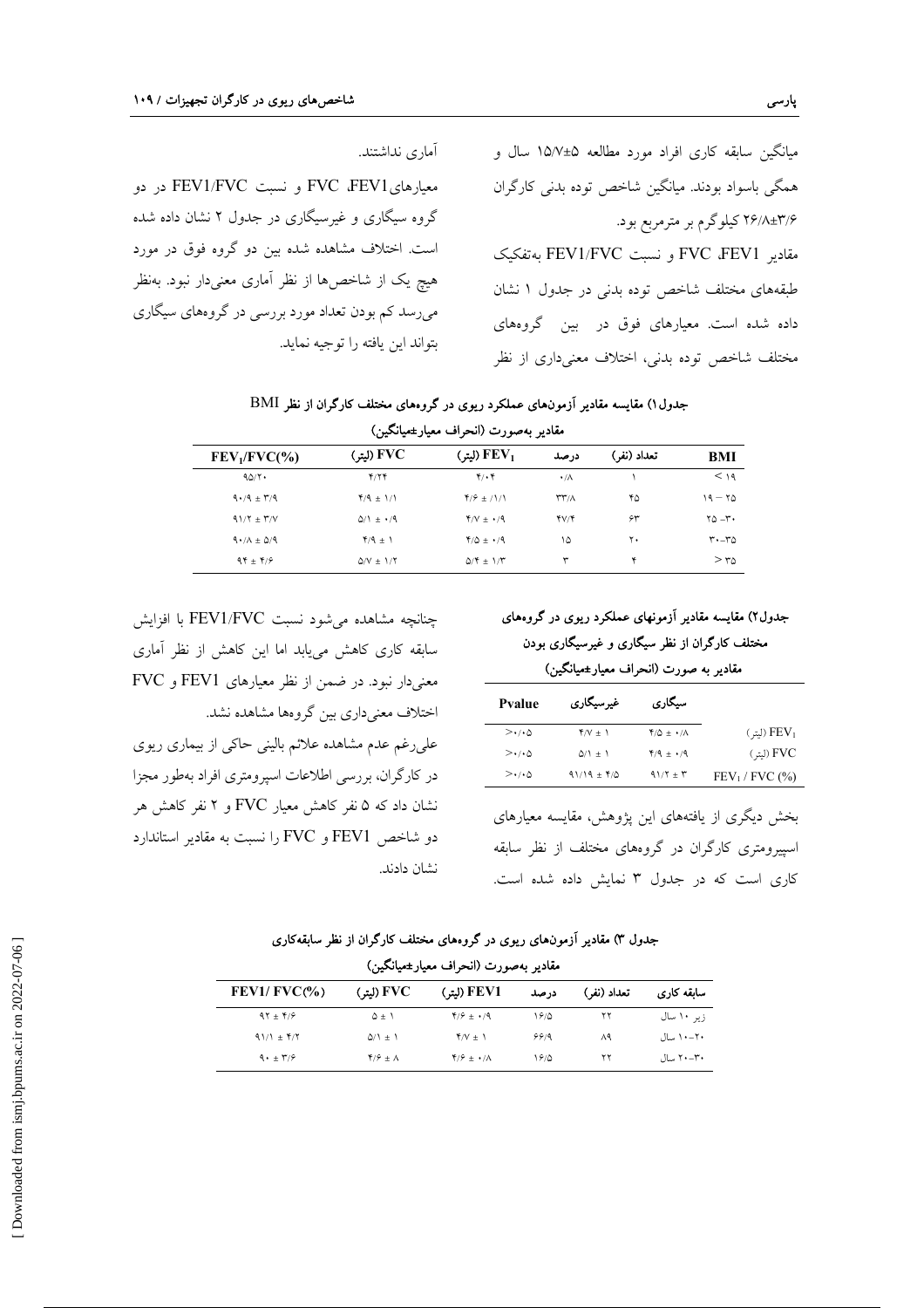#### بحث

در پژوهش حاضر پارامترهای اسپیرومتری و علائم بالینی مرتبط با بیماریهای ریوی در ۱۳۳ کارگر کارخانه تجهیزات مدارس ایران واقع در شهر ساری که در معرض عوامل زیانبار شغلی قرار داشتند مورد مطالعه قرار گرفت. اگر چه هیچیک از کارگران علائم بالینی مرتبط با بیماریهای ریوی نداشتند اما ۵ نفر کاهش معیار FVC و ۲ نفر کاهش هر دو شاخص FEV1 و FVC داشتند.

هرچند مطالعهای که شاخصهای اسپیرومتری را در كارخانه تجهيزات مدارس بررسي كرده باشند تاكنون گزارش نشده اما چندین پژوهش معیارهای اسپیرومتری را در شرایط شغلی تقریباً مشابهی نظیر؛ واحدهاى تعمير اتومبيل، كارخانه ذوب فلزات، کارخانه آلومینیمسازی، صنایع چوب و کارگاههای جوشکاری بررسی کردهاند.

در مطالعهای در هند در سال ۲۰۰۷، ۱۵۱ تعمیرکار اتومبیل از بین ۱۴ گاراژ بهطور تصادفی انتخاب و از نظر اّزمونهای عملکرد ریوی مورد بررسی قرار گرفتند (۶). نتيجه اين مطالعه نشان داد كه ۲۵/۸ درصد افراد بیماری انسداد ریوی، ۲۱/۱ درصد بیماری محدود کننده و ۱۰/۶ درصد بیماری مختلط ریوی داشتند. در پژوهشی دیگر، انجام آزمونهای عملکرد ریوی در ۱۰۴ کارگر کارخانه سیمان حاکی از کاهش شاخصهای FEV1 و FVC در کارگران بود (۷). رحیمیفرد و همکاران در مطالعهای بر روی کارگران نساجی یزد ارتباطی بین FEV1، نسبت FEV1/FVC و پارتیکل های معلق در محیط کار مشاهده نکردند (۸). کاهش شاخصهای FEV1 و FVC در کارگرانی که در معرض گرد و غبار پشم قرار داشتند نیز گزارش شده است (۹). در

تحقیقی بر روی کارگران کارخانه تولید .P.V.C در کانادا با استفاده از آزمونهای عملکرد ریوی حاکی از کاهش نسبتFEV1/ FVC بود (١٠).

در ضمن در مطالعه فوق نشان داده شد که با افزایش سابقهکاری معیارهای اسپیرومتری تغییراتی به نفع بیماریهای محدودکننده ریوی داشته است. دهقان در مطالعهای اسپیرومتریک بر روی کارگران کارخانه شیشهسازی کاهش ۳/۷ درصد در نسبت FEV1/FVC را نشان داد (۱۹). همچنین کاهش عملکرد ریوی با ابزار اسپیرومتری در کارگران صنعت مبل-ازی با کاهش پیشررونده نسبت FEV1/FVC طی پی گیری پنج ساله (۱۶) و نیز در جوشکاران با کاهش ۲/۷ درصد در نسبت ۱۷) FEV1/FVC و ۱۸) گزارش شده است.

در پژوهش حاضر تغییر قابل توجهی در معیارهای آزمونهای عملکرد ریوی در مقایسه کارگران مشاهده نشد. با این حال بررسی تکتک افراد از نظر معیارهای مورد بررسی ۷ مورد اختلال در شاخصهای عملکرد ریوی نشان دادند که هیچیک علامت بالینی حاکی از بیماری ریوی نداشتند. با توجه به ارزش آزمونهای عملکرد ریوی در تشخیص زودرس اختلالات ریوی، افراد فوق به عنوان افراد در معرض خطر معرفی شدند.

مقایسه یافتههای ما با یافتههای دیگر پژوهشگران که در بالا ذکر شد، این مسئله را به وضوح نشان می دهد که شیوع اختلال در شاخصهای اسپیرومتری در جامعه مورد مطالعه ما قابل توجه نبود. در این راستا زحمتکش و همکاران حتی وضعیت بهتری را از نظر شاخصهای عملکرد ریوی برای آتش نشانان در مقایسه با گروه شاهد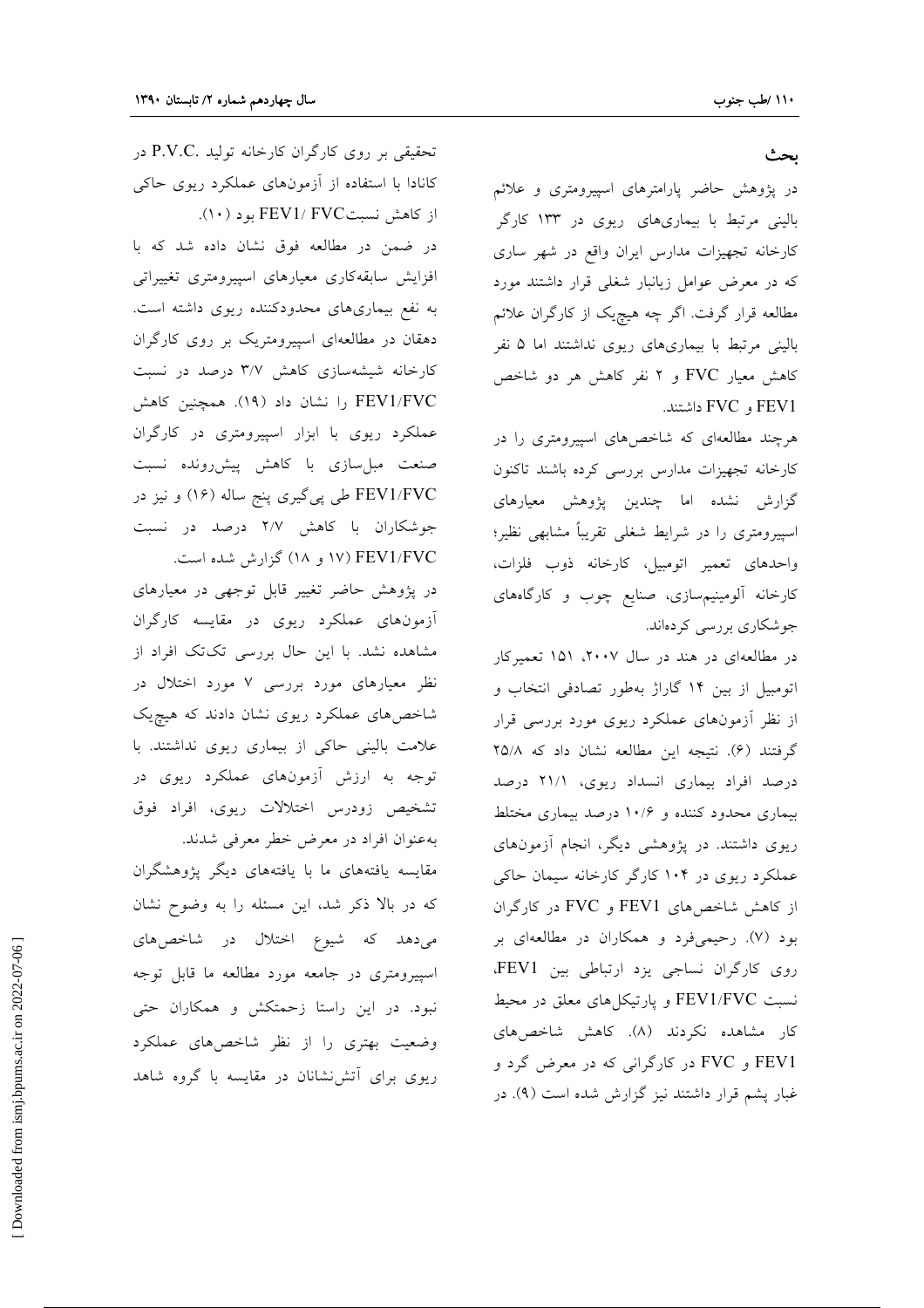گزارش کردند (۲۰). این محققین علت این یافته را بهشیوه گزینش افراد برای استخدام در سازمان آتش نشانی نسبت دادند، چرا که بهطور معمول آتش نشانان از بین افرادی انتخاب می شوند که از قدرت بدنی و نیروی بیشتری برخوردارند. شاید گزینش کارگران کارخانه تجهیز مدارس مورد مطالعه ما از نظر سلامت جسمانی و معیارهای اسپیرومتری اختلاف یافتههای ما با دیگر پژوهشها را تبيين نمايد.

جماعتی و همکاران با استفاده از روشهای مختلف از جمله؛ راديوگرافي قفسه سينه، معاينه و تكميل پرسشنامه و آزمونهای عملکرد ریوی بر روی کارگران کارخانه توتونسازی ضمن شناسایی توزیع موارد مبتلا به انواع بیماریهای ریوی، بین سنوات خدمت در کارخانه و میزان اختلالات ریوی ارتباط واضحى مشاهده نكردند (٢١). عدم ارتباط معیارهای اسپیرومتری و سابقهکاری در مطالعه ما نيز مشاهده نشد.

بخشی از یافته پژوهش حاضر اختلاف معنیداری را در مقایسه افراد سیگاری و غیرسیگاری نشان نداد و این برخلاف دیگر مطالعهها (۲۲ و ۲۳) بود. در ضمن عمدهى مطالعات انجام شده در مورد رابطه شاخص توده بدنی یا وزن و عملکرد ریوی، رابطه منفی میان این دو را گزارش کردند، یعنی با افزایش شاخص توده بدنی یا وزن معیارهای اسپیرومتری عملکرد ریوی کاهش می یابد (۲۷-۲۴). این رابطه منفی بین شاخص توده بدنی و معیارهای عملکرد ریوی در مطالعه ما نیز مشاهده شد اما از نظر آماری

معنیدار نبود. شاید کوچک بودن جامعه مورد مطالعه و این مسئله که افراد جامعه مورد بررسی بهطور گزینشی از میان داوطلبین به اشتغال انتخاب شدهاند، یافته متفاوت ما با پژوهش دیگران را توجيه نمايد.

در مجموع اگرچه رابطهای بین اختلال در معیارهای اسپیرومتری و مصرف سیگار، سابقهکار و محیط خاص شغلی و شاخص توده بدنی مشاهده نشد، اما در ۷ مورد اختلال در شاخص های اسپیرومتریک بدون علائم بالینی، این افراد را بهعنوان موارد در معرض خطر شناسایی کرد به اینترتیب در محیط شغلی مورد مطالعه ما و در موارد مشابه استفاده از آزمونهای عملکرد ریوی و مقایسه سالانه آنها برای هر فرد امکان شناسایی زودرس موارد در معرض خطر را ممکن می سازد و این امکان را فراهم میکند تا با اقدامات پیشگیرانه نظیر تغییر نوع کار محوله یا تغییر محیط کاری از بروز مراحل پیشرفته بیماریهای ریوی جلوگیری بهعمل آورد.

قابل ذکر است که رعایت اصول بهداشت حرفهای، تهويه مناسب محيطكار، كاربرد وسايل حفاظت تنفسي که در کارخانه مورد مطالعه رعایت می شود، کم بودن اختلال در شاخصهای اسپیرومتری را توجیه نماید.

## تشکر و قدردانی:

از معاونت محترم تحقیقات و فناوری دانشگاه علوم پزشکی مازندران و همکاران بهسبب حمایت مالی يژوهش فوق صميمانه سياسگزاري بهعمل مي آيد.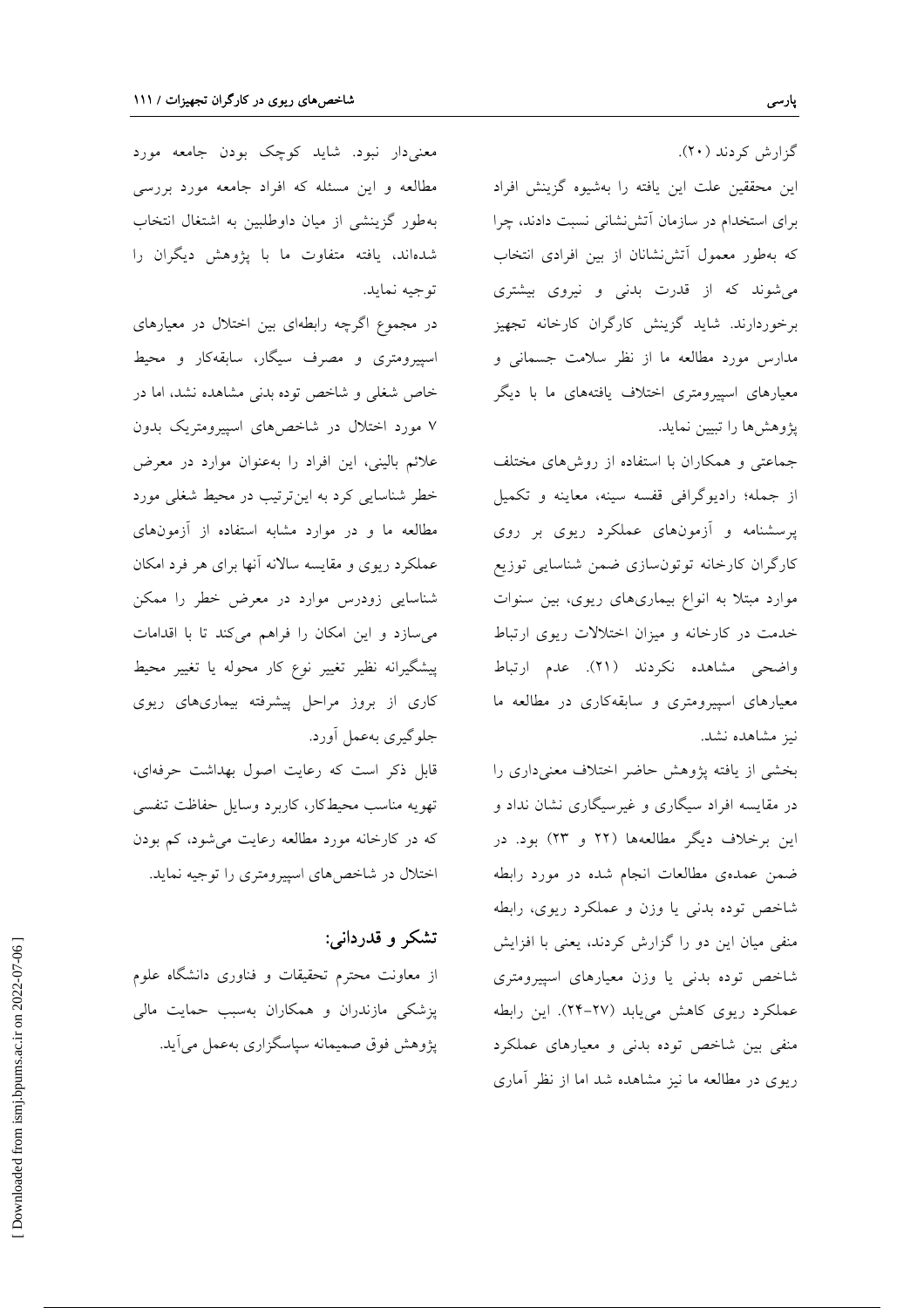### References:

- 1.Aghili Nezhad M, Mostafaei M. Occupation and Health. In: Occupational medicine practice. 4th ed. Tehran:Arjmand, 2005, 2-16.
- 2.Kumar V, Cotran RS, Robbins SL. Robbins basic Pathology , 7th ed. Philadelphia: Elsevier Saunders, 2003.
- 3.Farshad A, Naghib A, Mazaheri M, et al. Occupational related diseases. In: Farshad A, Naghib A, Mazaheri M, et al, editors. Occupational health. Hamedan: Fanavaran, 2008, 50-5.
- 4.Park JE, Park K. Park´s Textbook of Preventive and Social medicine, 17th ed. Jabalpur, India: Banarsidas Bhanot, 1995, 238-42.
- 5.Enright PL, Beck KC, Sherrill DL. Repeatability of spirometry in 18,000 adult patients. Am J Respir Crit Care Med 2004; 169: 235–8.
- 6.Chattopadhyay O. Pulmonary function in automobile repair workers. Indian J Community Med 2007; 32: 40-2.
- 7.Yesar M, Al-Shamma R. Lung function tests in Kufa cement factory. Al-Kufa J Med 1998; 2: 31-4.
- 8.Rahimi Fard M, Zare Zadeh N. Studying rate of cotton particle synthetic on FEV1 and FEV1/FVC among employees of Yazd textile industry. J Tehran Faculty Med 2004; 6: 500-8.
- 9.Chen J, Lou J, Liu Z. Pulmonary function in fur-processing workers: a dose-response relationship. Arch Environ Health 2003; 58: 37-41.
- 10.Ernst P, De Guire L, Armstrong B, et al. Obstructive and restrictive ventilatory impairment in polyvinylchloride fabrication workers. Am J Ind Med 1988; 14: 273-9.
- 11.Amra B, Golshan M. Obstructivw airway symptoms in refractory break factory workers, Isfahan, 1999. Shahrekord Uni Med Sci J 2002; 4: 45-49.
- 12.Mari Aryad H, Kakooei H. Respiratory symptoms in Yasouj flour mill workers. Armaghane-Danesh 1999; 15-16: 34-40.
- 13.Sadegh Niyat Haghighi KH, Mir Mohammadi Meybodi SJ, Lotfi SS, et al. Inspection of the spirometric parameters and

the frequency of respiratory symptoms in soldering workers of a factory producing electronic appliances. J Shahid Sadoughi Uni Med Sci Health Serv 2005; 3: 21-5.

- 14.Mortazavi SB, Glolam Nia R, Asilian H, et al. Occupational exposure to rockwool fibers and a survey of pulmonary functional test in a rockwool production factory. Daneshvar 2005; 58: 53-60.
- 15.Issever H, Ozdilli K, Ozyildirim BA, et al. Respiratory Problems in Tannery Workers in Istanbul. Indoor Built Environ 2007; 16: 177-83.
- 16. Jacobsen G, Schlunssen V, Schaumburg I, et al. Longitudinal lung function decline and wood dust exposure in the furniture industry. Eur Respir J 2008; 31: 334-42.
- 17. Rossignol M, Seguin P, DeGuire L. Evaluation of the utility of spirometry in a regional public health screening program for workers exposed to welding fums. J Occup Environ Med 1996; 38: 1259-63.
- 18. Aminian O, Beheshti S, Attarchi MS. Changes of spirometric indices among welders in a car factory in Tehran during a period of five years (1996-2001). Armaghan Danesh 2002; 28: 16-9.
- 19.Dehghan H. Respiratory function in Glassplant workers wiyh spiratory tests. J Med Faculty Guilan Uni Med Sci 1999; 29- 30: 34-40.
- 20.Zahmatkesh MM, Ehteshami Afshar A, Zarifi M, et al. Pulmonary complaints and function test study in firefighters in Tehran(2000) and their comparison with that of control group. J Iran Uni Med Sci 2004; 42: 551-8.
- 21.Jamaati HR, Azimi Nejad M, Boloori A, et al. Evaluation of spirometry parameters and clinical symptoms in Tabacco-industry workers exposed to dust in Tabacco factory. Tanaffos 2002; 1: 41-5.
- 22. Xu X, Dockery DW, Ware JH, et al. Effects of cigarette smoking on rate of loss of pulmonary function in adults: a longitudinal assessment. Am Rev Respir Dis 1992; 146: 1345–8.